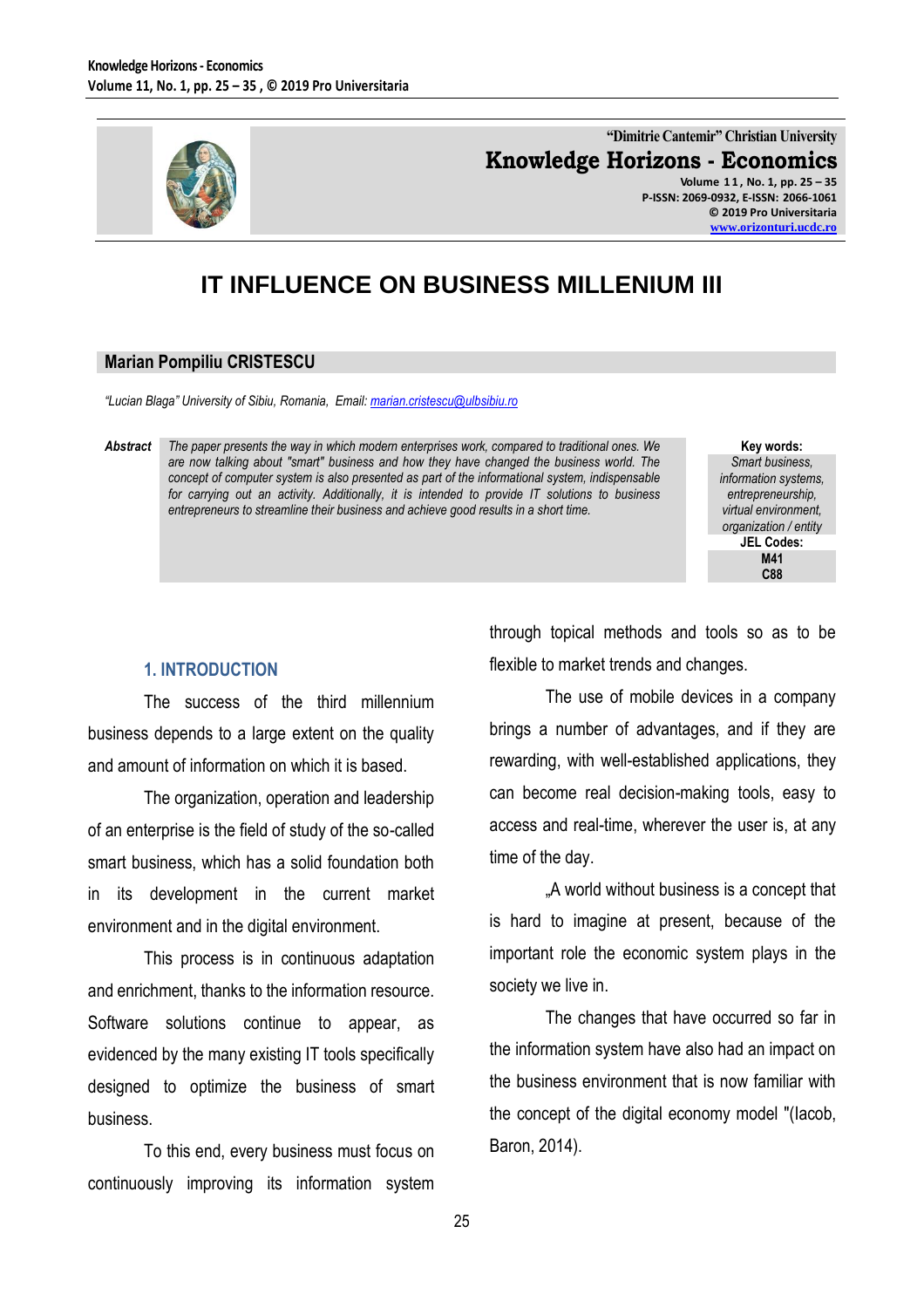In essence, it is based on a different view of the market, transactions, product and / or service quality, requiring greater connectivity and competitiveness of evolving companies..

Consequently, it is now necessary to restructure the strategies adopted by companies to the new conditions and challenges imposed by the growing computer system.

Decision makers have the responsibility to ensure adherence to new economic models by implementing new information and communication technologies.

### **2. RELATED RESEARCH**

In the literature, it was considered that "smart business is the critical factor for improving a company's business performance and business competitiveness, and a modality that will effectively prepare it for a future business environment consistent with the progress of smart technology" (Yoon, 2014).

Smart business can be defined as "an approach to enhancing organizations' competitiveness by improving management activities by using intelligent technologies such as intelligent devices, networks and environmental solutions (Busquets, Rodon, Wareham, 2009); (Yoon, 2014); (Chang, Chen, Zhou, 2009); (Heck, Vervest, 2009); (Hilty, Aebischer, Rizzoli, 2014).

Smart business can be described as "a business process that uses intelligent technology environments to achieve commercial transactions" (Yoon, 2014).

Therefore, smart business (SB) can be defined as an approach to streamline the performance of business management activities by applying smart technologies, solutions and systems to business tasks and management activities in a global environment business.

> According to (Sun, Ding, Gu, 2008), the company's performance includes three factors:

- improving customer satisfaction;

increasing organizational competitiveness;

improving the organizational image.

By exploring these studies, the work describes the enterprise's performance as the effectiveness and efficiency of its management activities, which are enhanced by using the enterprise's IT capabilities for its management activities.

The performance of the company's smart business is able to transform enterprise performance into a type of enterprise performing on the basis of a smart business performance perspective.

Therefore, business smart performance (FSBP) can be defined as the performance a firm can achieve by applying smart business capability to its management activities and business tasks in a global business environment.

Specifically, FSBP represents the total performance of smart business that a firm can achieve by applying its intelligent business capability to its management and business tasks in a smart management environment.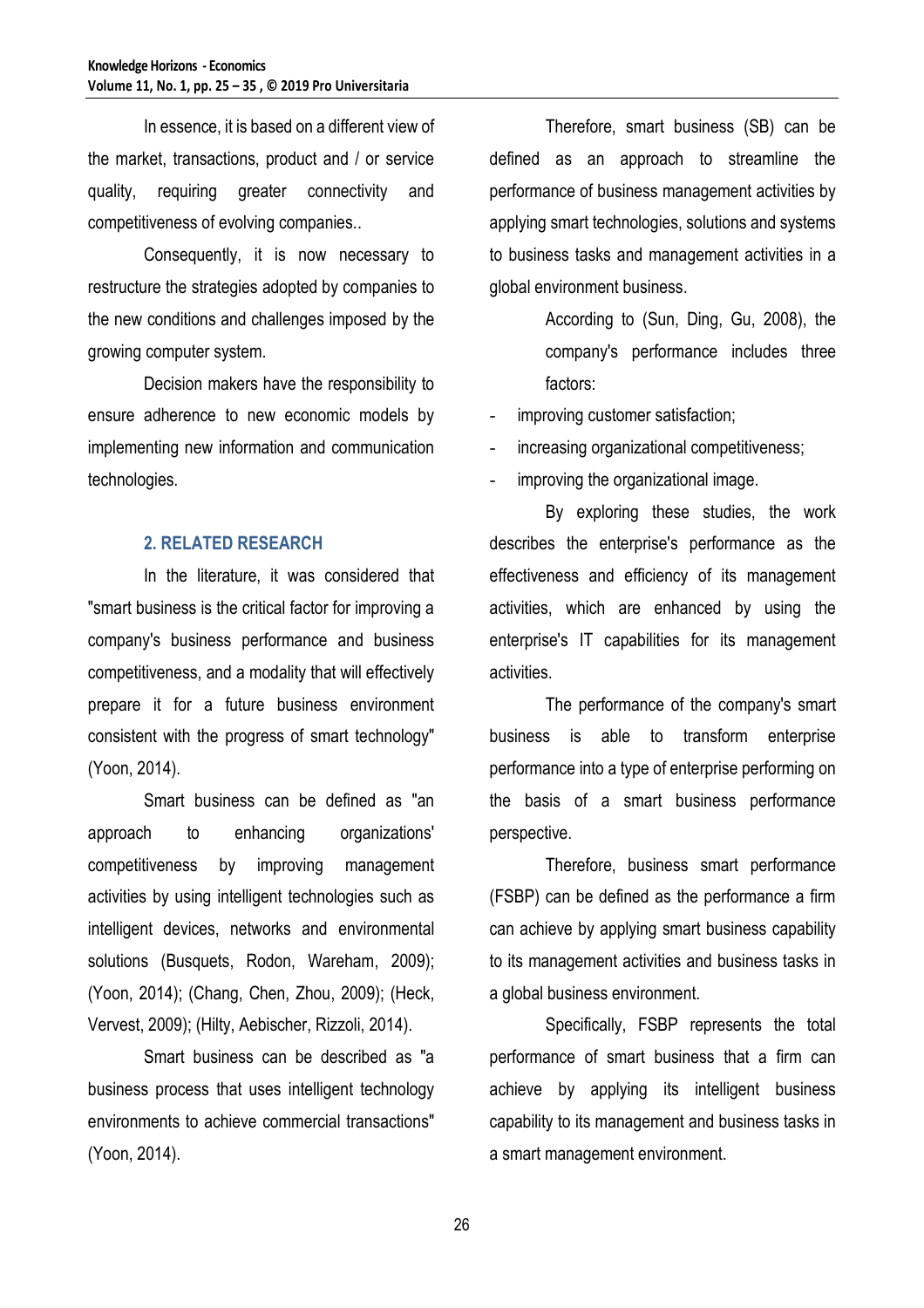Based on previous studies, we extract factors and analysis elements to measure business performance in a smart business perspective: operational performance (business processes efficiency, turnover and accounts, service quality and customer satisfaction), growth performance (increase in sales revenue, market growth, increase in market value and sales add-on), profitability performance (gross margin and profit margin, net revenue growth, profit growth and cash outflow) and competitiveness performance , capital structure, market share, number of patents, share of customers and R & D expenditure).

Starting from these studies, we extract analytical factors and elements for measuring business performance in a smart business perspective: operational performance (business process efficiency, inventory and accounts, service quality and customer satisfaction), economic growth sales, market growth, market value and return on sales), profitability performance (gross sales and

net profit margin growth, revenue growth and cash turnover) and competitiveness performance (rising sales rate, capital structure, market share, number of patents, customer share and R & D expenditure).

These elements are used as measures to estimate FSBP through validation and reliability review processes.

### **3. BUSINESS IN THE DIGITAL WORLD**

The economic context of recent years has seen significant changes mainly due to the increasing use of information technology.

Depending on the extent to which this transition to the information society has taken place, businesses are divided into traditional organizations and modern organizations (Ghilic-Micu, 2008).

The following table summarizes the main features that distinguish one type of enterprise from another:

|           | The traditional enterprise                                          | The modern enterprise (computerized)                       |
|-----------|---------------------------------------------------------------------|------------------------------------------------------------|
| $\bullet$ | Uses physical and cultural infrastructure                           | Uses physical, technological and intellectual<br>$\bullet$ |
| $\bullet$ | Integrates all activities under a single                            | capital infrastructure that facilitates the use            |
|           | structure                                                           | of new technologies                                        |
|           | Vertical organization (each department has<br>its own organization) | Horizontal organization<br>$\bullet$                       |
|           |                                                                     | Open to innovation<br>$\bullet$                            |
|           |                                                                     | Flexible to market change.<br>$\bullet$                    |
|           | Rigid to market changes.                                            |                                                            |

Table 1. Traditional enterprise versus modern enterprise

The traditional enterprise uses both a physical and a cultural infrastructure to carry out the work it is involved in, so as to obtain satisfactory results. All activities are integrated into a single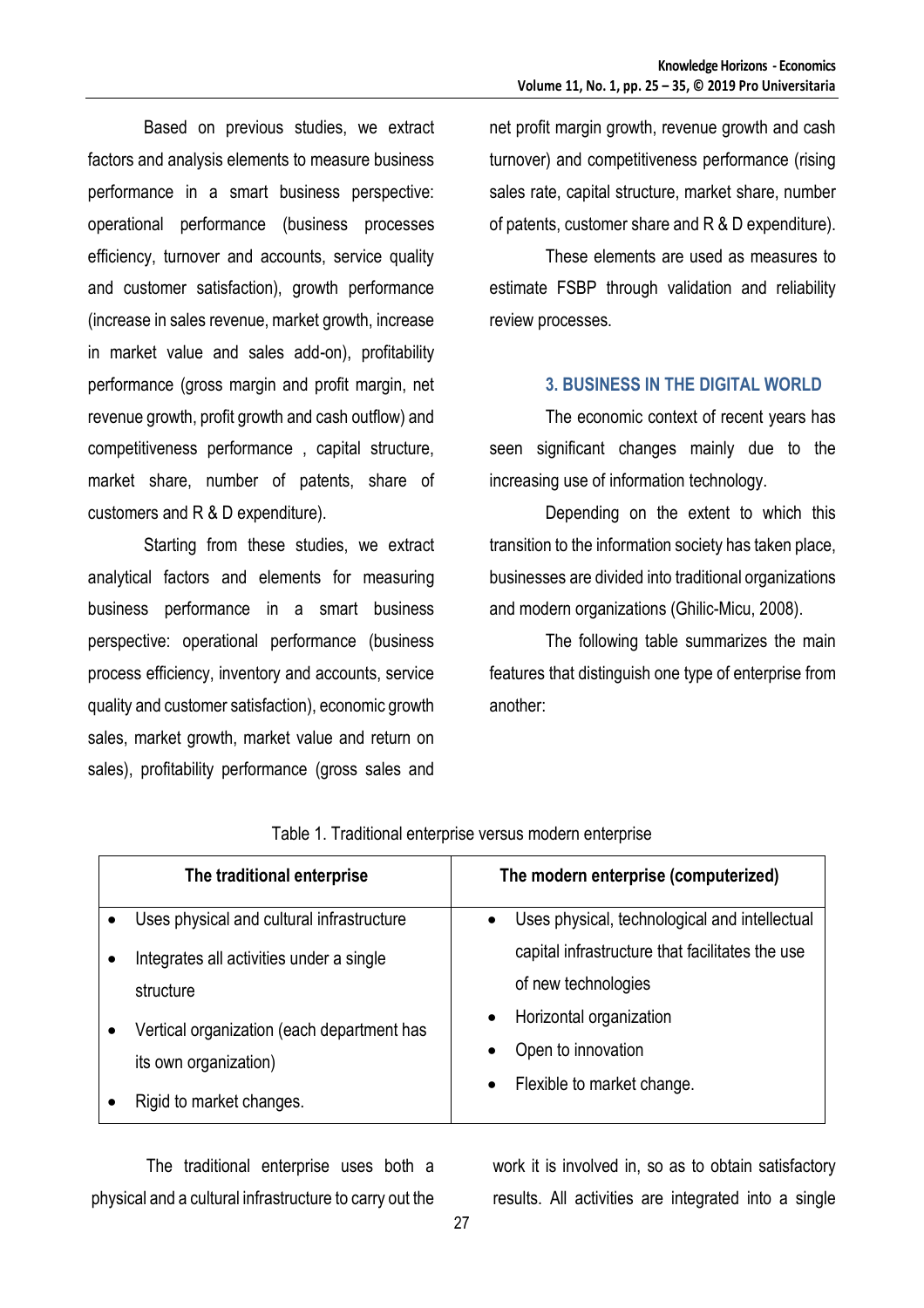vertically structured structure, which makes it difficult to get information flowing at the entity level and makes it more rigid for inevitable market changes.

The modern enterprise comes with additional intellectual capital to use in addition to physical infrastructure and new process automation technologies. By doing so, the company has more openness to innovation and is more flexible to change in the economic environment. Thus, the added value of the modern enterprise is closely linked to technological progress and the existence of a smart agent that adapts and implements new information trends.

As an example, an important and accessible role in information technologies is played by the Internet, and it succeeds in changing the way business is done. It provides an easier and faster way of communicating between business partners and customers, regardless of the size of the company and the location of the business. Integrating the Internet into a business has become a popular practice among traders and is a step forward in a company's computerization process.

### **3.1. The "smart" business**

Information is the most important resource of the society we live in, but it is often confused with the notion of "data," and this can influence the efficiency of the management process in an enterprise.

Data is a coded form of facts, events, and transactions for the purpose of being collected, processed, transmitted and interpreted by computer systems or by man as an individual. In this regard, information is a representation of the processed data to be useful to a particular user category. Certain information, which has a common theme and demonstrates its usefulness, forms the socalled "knowledge". Knowledge, used in a certain way, leads to the formation of intelligence (Figure 1).

From this point of view, the concept of "smart business" can be seen in two ways. An interpretation may refer to man's ability to be intelligent and how this is applied in the business environment. From another perspective, intelligence can be approached as a series of valuable and relevant information, knowledge and efficient technologies implemented in business management (Stanciu, 2007).

In the latter context, an smart business is a large collection of applications and technologies to gather, access and analyze data to help users make effective decisions.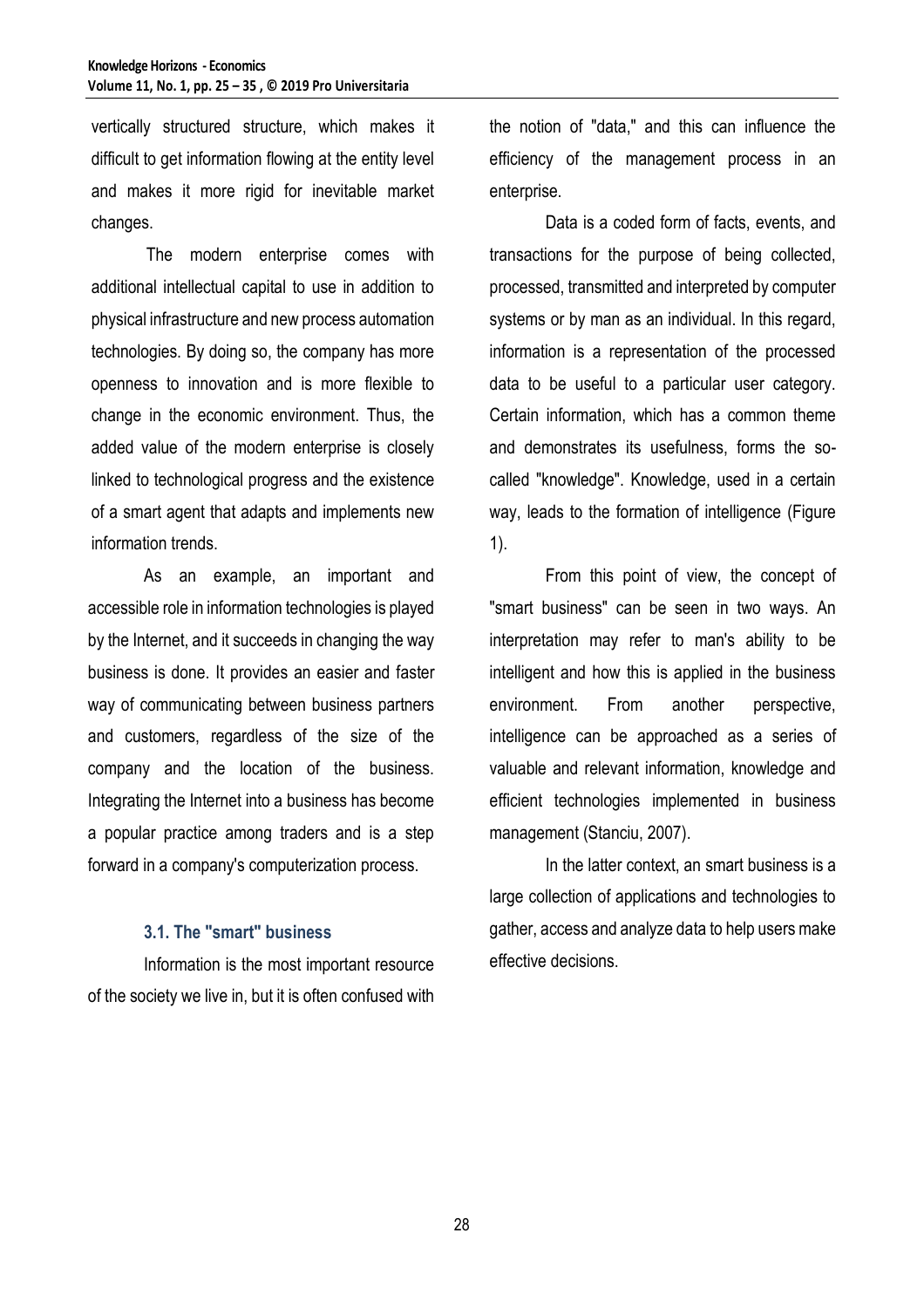

Figure 1. Data-Information-Knowledge-Intelligence Pyramid (Data-Information-Knowledge-Wisdom) to represent the concept of "intelligence" (Obreja, 2013)

All factors that may affect a company's business need to be known, such as:

- *Clients* that are a critical aspect of a company's success, because without them, a company would not exist. So it is important for a company to have information about what they like or do not like and to be able to adapt quickly to their requirements. An smart business provides the company with the ability to collect information about market trends and anticipate the need to create new products and services according to people's needs;
- *Competitors* can be a big hurdle on the way to a company's success, as they have the same goals to satisfy their customers and maximize profits. Intelligent business can help the company win the battle by showing every step taken by competitors, thus giving it the opportunity to make informed and well-informed decisions;
- *Business* partners assume that they have the same strategic information as the company to avoid possible misunderstandings. By using an intelligent business, the company and business partners can easily share any type of information;
- *The economic environment* plays an important role in the decision-making process, and a smart business must provide information about the economic situation it has and make decisions based on time and the possibilities of expanding business operations;
- *Internal operations* are the daily activities that take place in a company. A company needs good information about the internal operations that take place, both top and bottom, for proper operation. Decisions taken without documentation of the situation of the whole company may have a negative impact on the business. Business Intelligence requires full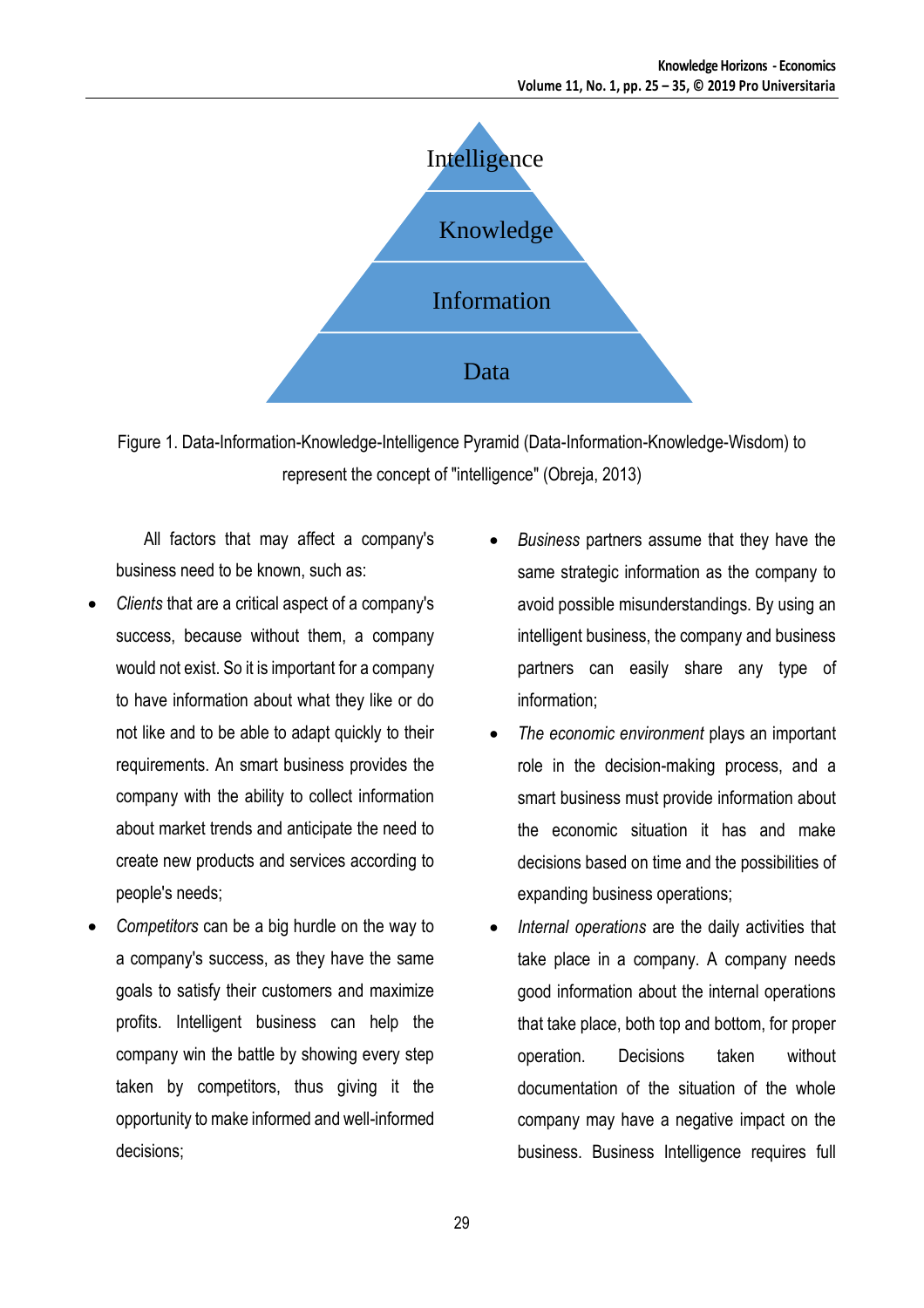disclosure about the organization and the way an entity operates.

One of the goals of smart business is to make well-informed decisions and to be the source of competitive advantage.

It is also desirable to improve the time and quality of the process of obtaining information. The continued and rapid movement of competition in the market determines the intelligent business behavior of being flexible and adapting quickly to the new requirements and trends that occur and which change the normal mode of operation.

To make a "business smart" project, you can call on various certified partners who have the necessary expertise to do so.

A good example is Microsoft, which, through various systems such as SQL Server, SharePoint, or Office suite, is able to leverage the data to give users more power. (Microsoft, 2015). It can also be done through its own forces through IT specialists who have the necessary technical knowledge.

Employees involved in smart business processes use software and other technologies to collect, store, analyze, gain access to data, and present all of this data in a simple and organized way. Software applications contribute to better business performance management and intend to assist people in decision-making by providing timely, up-to-date, and relevant information to the entity.

## **3.2. The information system in the millennium business**

The digital era in which we live produces significant changes in the society we live in, so inevitably this has also influenced the economic field. Another approach to the market, transactions and the quality of products or services has led to the formation of the digital economy model concept.

This requires an adaptation of today's companies to the new conditions and a restructuring of the strategies adopted so that they can be able to respond to the new challenges. Decision makers must now respond to new trends and adhere to upto-date economic models by implementing information and communication technologies.

## **3.2.1. Theoretical aspects and evolution**

Due to the rapid expansion of electronic computers in all areas of activity, for the purpose of collecting, storing, processing and transmitting data, in order to obtain information to substantiate any decision, the concept of computer system is now emerging. It is part of the information system.

The information system comprises all the internal and external information used within the organization as well as the data underlying them, the procedures and techniques for obtaining the information (starting from the primary data) and the dissemination of the information, as well as the personnel involved in the collection, transmission, storage and processing of data (Cristescu, 2016a).

The computer system deals with the computerization of a company's activity by using hardware devices and software tools for managing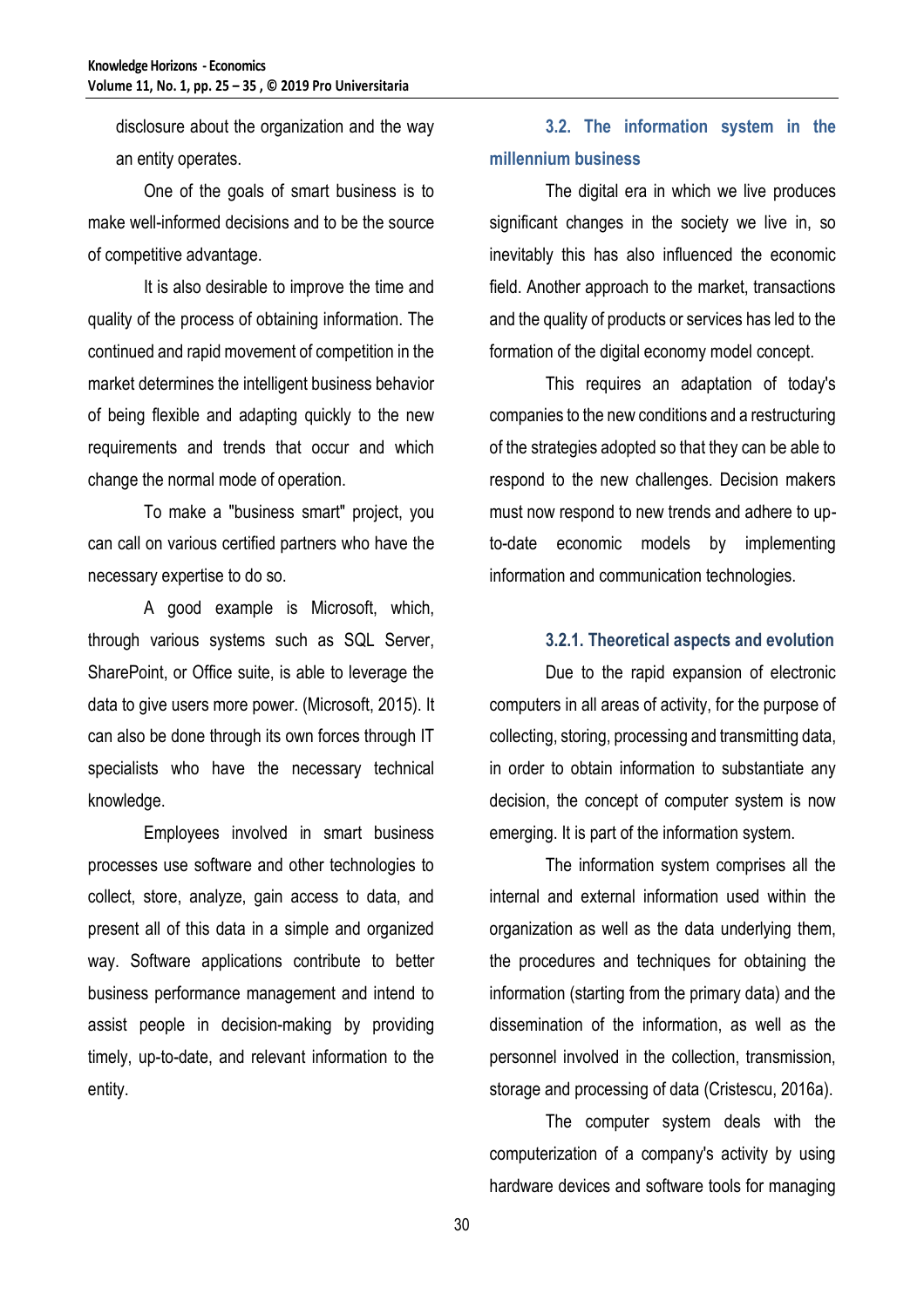and organizing information. Its purpose is to process data for the purpose of obtaining information and to support operations at the operational level mainly.

Through the progress made so far and through continued development, the IT system has a growing role in the management process of a company. Despite the increase in data volume and influence factors, decision-making is improving through the simplification, accuracy and speed of deployment, due to the benefits of the information system within the information system.

The computer system tries to meet the requirements of all three components of any organization, namely the decision-making or management part, the information system and the operational system. Therefore, starting from primary data, through various techniques of production, they are processed through different procedures and disseminated in a form understandable to users. An

information system comprises an informational base, ie data subject to computerization, flows and systems or code nomenclatures; a technical basis, ie the place where they have their processing (usually an electronic computer); a system of programs to ensure the functioning of the information system; a scientific and methodological basis consisting of algorithms, formulas, models; the human component of the specialized personnel and the final beneficiaries of the system and the organizational framework, specified in the Organization and Functioning Regulation (ROF), in the recipient's physical location (Iacob, 2009).

Within a small organization, the IT system is represented by a single IT application that meets the needs of the unit. Within a medium or large organization, a suite of applications and databases are required that can perform complex operations and manage a significant amount of data across different user categories.



Figure 2. Components of the computer system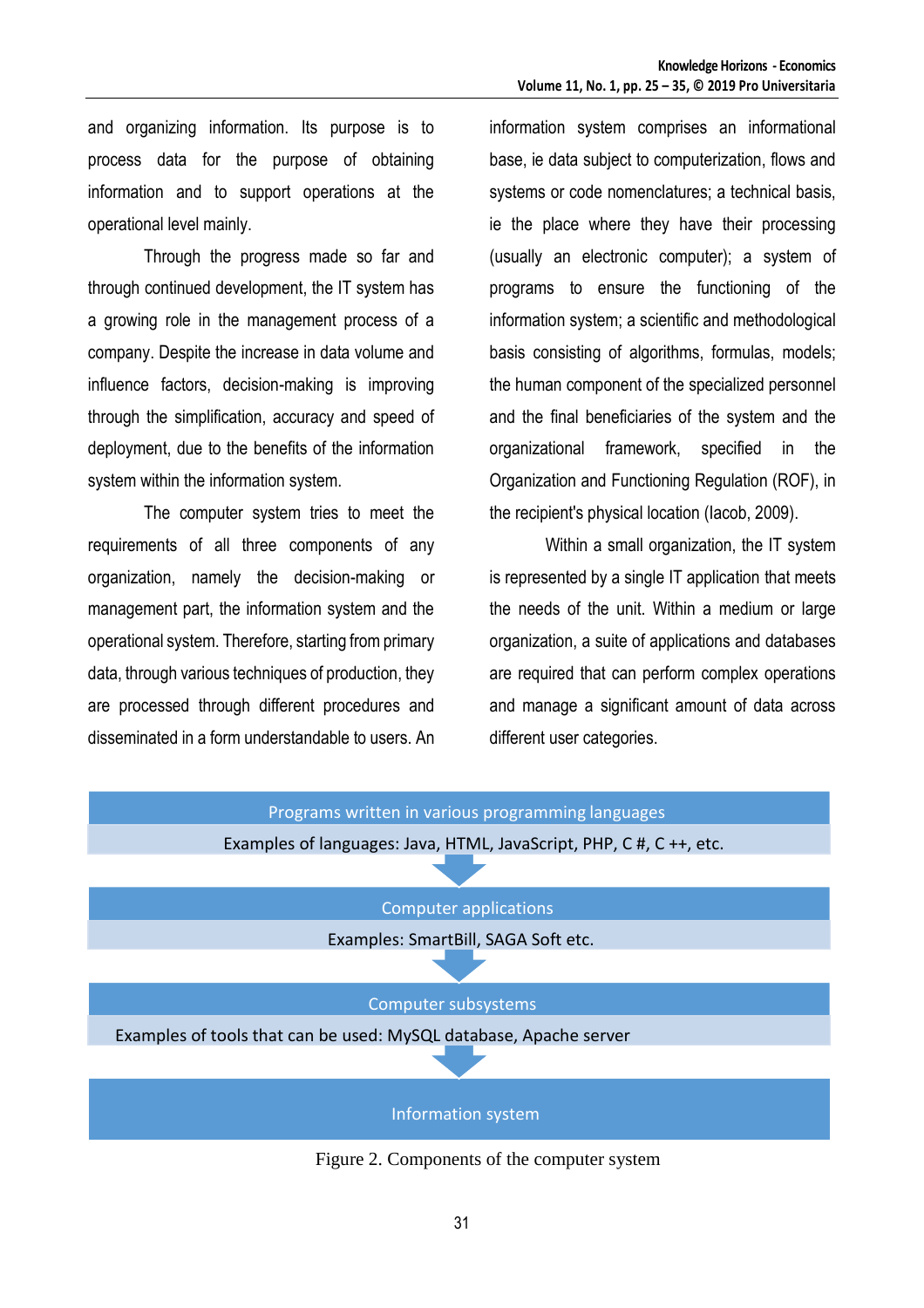Due to the speed of day-to-day changes, an IT system must function as an open system that allows for later modifications and is flexible according to user needs and maintenance is a continuous process. At the same time, a system must ensure the security, integrity and confidentiality of information.

## **4. INFORMATION PROCESSES IN A COMPANY**

Implementation of an IT system runs in three major phases, namely the analysis, design and implementation phase, but several steps are under way. For example, the cascade model can be represented as such (Cristescu, 2016b):

- *Analysis and definition of requirements* to establish the objectives to be achieved, the services to be provided and the restrictions imposed on the IT system. All these are established by collaborating future system users with design staff;
- *Designing the system and software* involves the design of the system's general architecture so that it performs the predefined functions;
- *Implementation and testing of program units* the design of the system from the previous stage is transposed into a multitude of programs and the extent to which they meet the specifications initially set;
- *System integration and testing* involves testing the whole system to verify that information requirements have been met, and then complete the system to be delivered to the beneficiaries;

 *Operation and maintenance of the system* - is the stage where the information system is actually used by the beneficiaries. At this time, any design and programming errors or requirements that were omitted at the design stage were discovered and solved.

Within an entity, the information system has applicability and utility in almost every single operation, and continuous development leads to the complete computerization of an entity's processes. Complex functions are performed depending on the domain they serve and the needs they have to meet, both inside and outside the system.

### **4.1. Accounting activity**

Accounting activity is an important source of information for managing an entity. So it is an information system that transmits financial information about an entity's economic situation. Due to the complexity of tasks and the interdependence of accounting with other areas, the use of a manual system is no longer an effective practice, but rather the risk of errors.

Using a computer system diminishes some of the risks of the manual system if it is properly designed and brings benefits in terms of processing time, accuracy of results, or accessing history.

The category of accounting operations that can be computerized includes:

- Evidence of balances and accounting trades;
- Cost calculation;
- Drawing up budgets of income and expenses;
- Analytical and synthetic accounting;
- Performing the payroll process;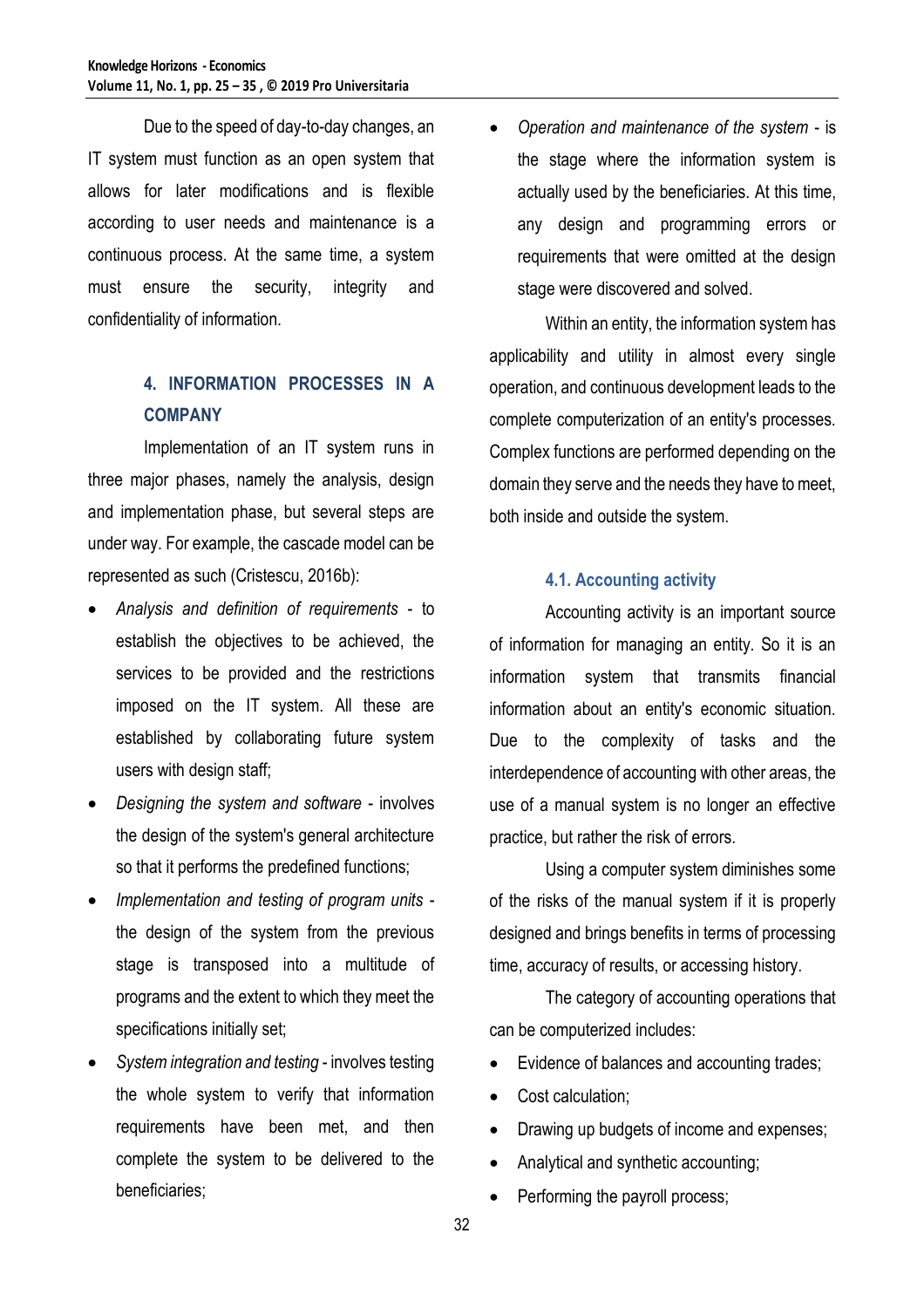- Calculation of depreciation;
- Other accounting-specific operations.

All of these operations can generate information about the entity's internal environment, and others that primarily target the external environment, based on historical data and the calculation of indicators. Depending on the type of information generated, the computer system of accounting activity can be divided into two categories:

- for *management accounting activity* where information is provided to internal users, broken down by segment, information used for forecasting and project decisions;

- for *financial accounting activity* - analyzing past performance and financial position, with accurate reporting, especially for users outside the company, such as state institutions, banks, investors, etc.

The basis of any decision within an entity is the information provided by the accounting, but most of the times there are certain barriers to their use due to the sophisticated terminology, presentation mode and form, and this leads to deficiencies in the course of to the accounting information. All these obstacles are trying to be eliminated by using a computer system, and this contributes to the smooth running of the information circuit in an entity and implicitly to the improvement of the decision-making process.

#### **4.2. Management activity**

"The company's management system is a set of elements of decisional, informational, operational and methodological character, between which there are causal relations and acting interdependently in order to ensure the processes and management relations at the level of an organization" (Mihăiescu, 2009).

So far, quality management has gradually become a complex approach, a one-size-fits-all system that uses best-in-class quality management practices. One of the most important requirements of the new ISO 9001: 2000 standard is the use of a quality management approach in a company (Sinitsyn, 2013).

The complexity of the problem is determined by the need to make many decisions in unclear and ever-changing circumstances. The decision-maker encounters the need to collect huge amounts of information, and it is virtually impossible to guarantee the effectiveness of decisions without a system of information applications.

Much of the corporate planning and management information systems include a control module to check the efficiency of the business, a good computational scalability. However, such a system comes at a high cost and can only be purchased by large companies. Moreover, they can not perform efficiency analyzes in all spheres where they operate, their scope being quite limited.

The IT system should monitor company data and form its own performance indicators that will allow formalizing and generalizing results about the performance of any employee in an organization, for example, processing them and building efficiency criteria on their basis. The approach of such systems will allow the processing of the data volume for the whole organization's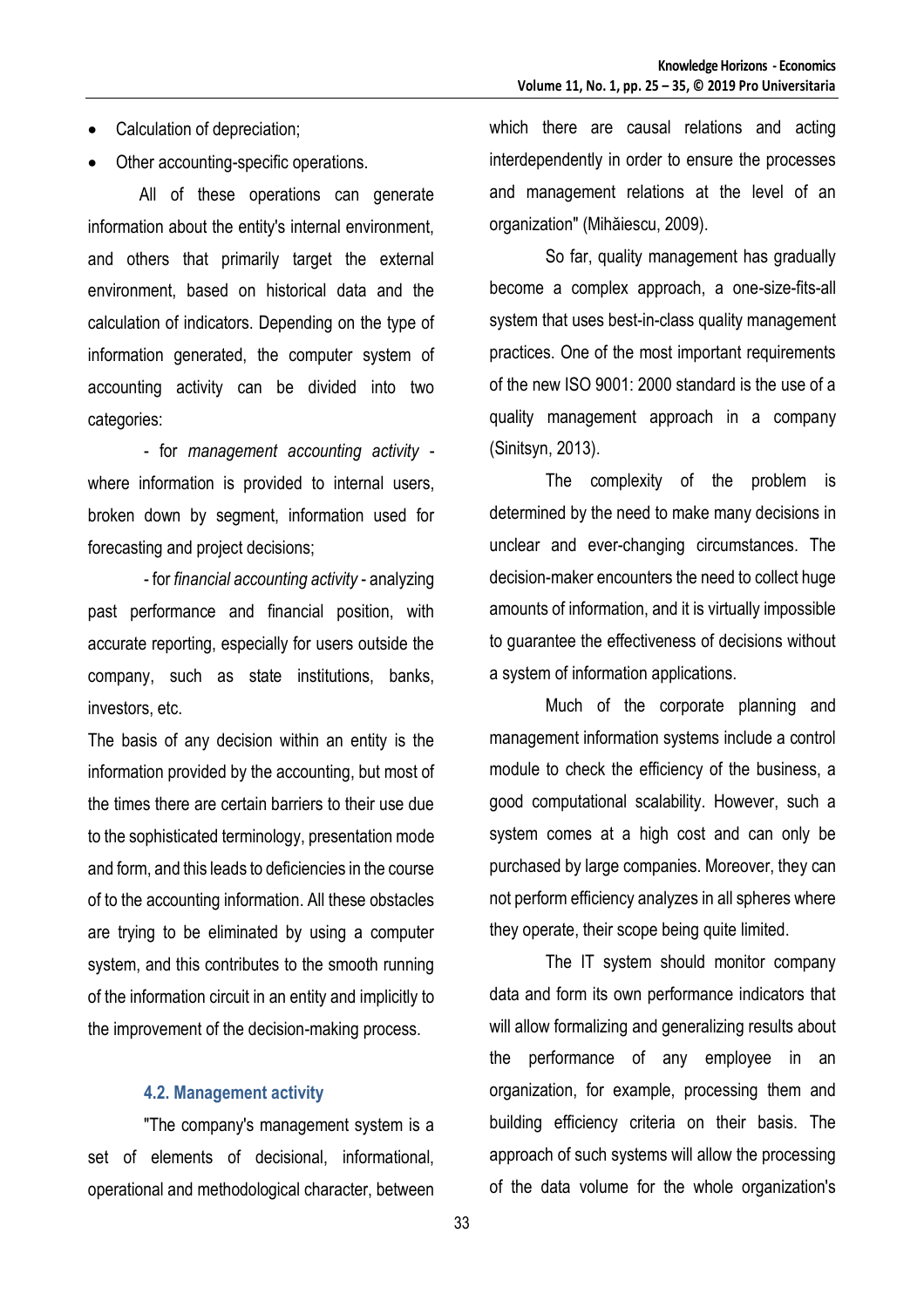calculation and the specialization both quantitative and qualitative, objective and subjective, integral and simple, to certain criteria.

Due to the limited possibilities of acquiring and implementing such systems, it is possible to discuss an information system on a smaller scale, accessible to a larger category of users, and which, through continuous development, can record real performance significantly facilitate the development of decision-making.

#### **4.3. Other operations within an entity**

Depending on the specificity of each entity, the information base that can be computerized is mainly found in the following areas:

- *Supply*: stock records, inputs, outputs (consumption), supply schedules, supplier records, etc;
- *Production*: recording and calculation of labor standards, consumption, used technologies etc .;
- Selling: inventory of goods, customers, contracts;
- *Marketing*: studying the market, demand and supply in terms of production, price trends, competition, etc .;
- *Humanresources*: conducting the payroll process, surveys and evaluations, employee record, etc .;
- *Researchanddevelopment*: investment analysis and forecasting, project evaluation, studies.

Also, other processes can be computerized within an economic entity, but this requires some training both financially and by staff, but ensures accuracy of results, saving time and comfort due to ease of process development.

#### **5. CONCLUSIONS**

The third millennium business is based on intelligent decision-making, this being true only when the decision-maker is well informed. Therefore, it is desirable to improve the time and quality of the process of obtaining information. The continued and rapid movement of competition in the market determines the intelligent business behavior of being flexible and adapting quickly to the new requirements and trends that occur and which change the normal mode of operation.

At present, any business must focus on continuously improving its information system through topical methods and tools so as to be flexible to market trends and changes.

The use of mobile devices in a company brings a number of advantages, and if they are rewarding, with well-established applications, they can become real decision-making tools, easy to access and real-time, wherever the user is, any time.

Increasing competition on the mobile device market, lowering prices, increasing performance, mobility benefits, regardless of time and space, have led to the intense use and development of business mobile solutions. Mobile devices have created great opportunities in the business world and have even changed their way of doing business in the economic world.